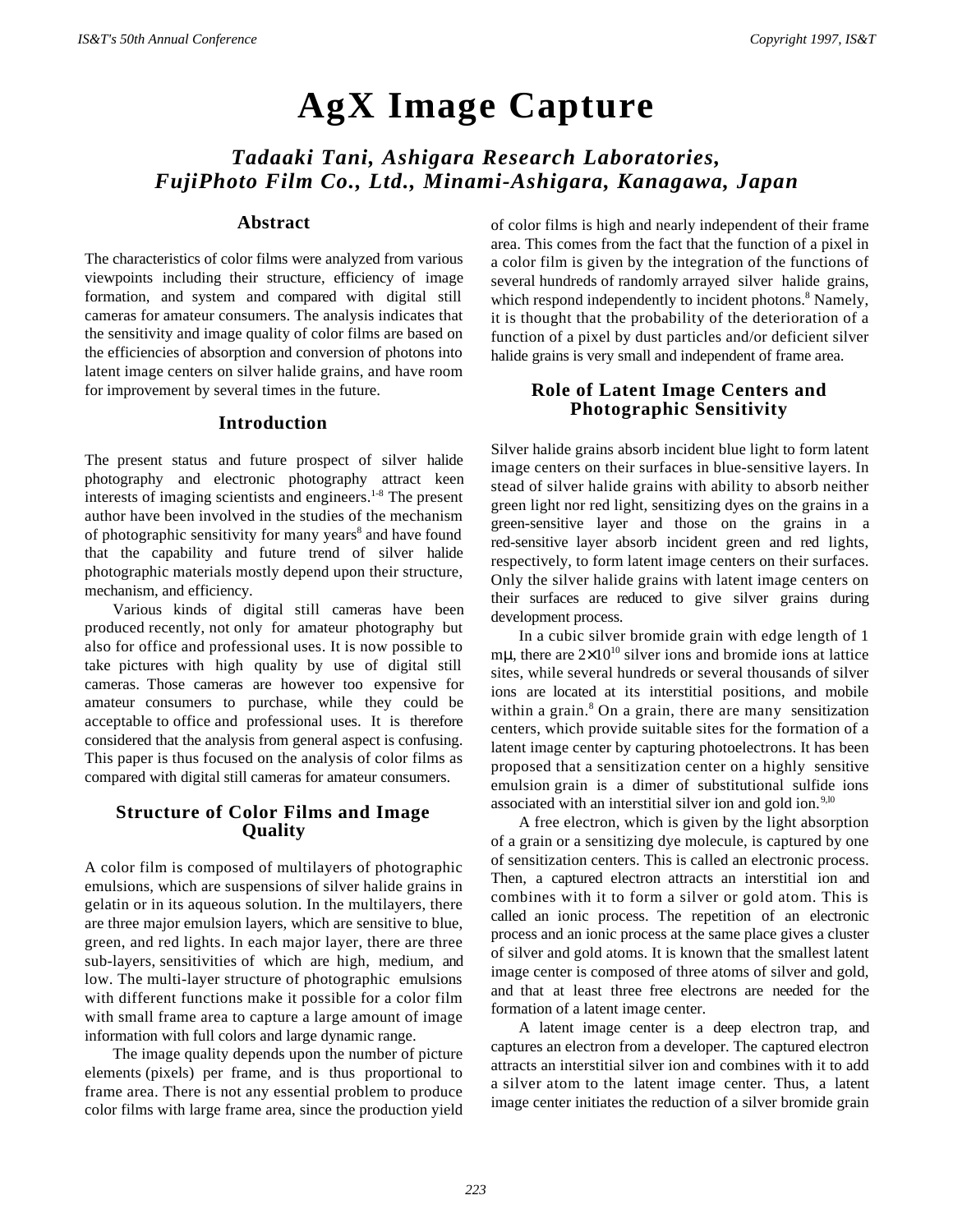to a silver grain by a developer. A developer reduces a silver bromide grain with a latent image center on its surface, while it can not reduce a grain without a latent image center.

A latent image center with three atoms of silver and gold initiates the reduction of  $2\times10^{10}$  silver ions, giving the amplification of  $6.7 \times 10^9$  times. This amplification process should be one of the most important reasons for the achievement of color films with such high sensitivity and image quality.

According to the above-stated processes, photographic sensitivity depends upon (a) light absorbance of each emulsion grain, (b) quantum yield of the formation of a latent image center, and (c) size of the smallest latent image center.<sup>8,11</sup>

In 1985, the present author analyzed and predicted the possibility for the increase in sensitivity of color films in the future.<sup>11</sup> The factor (a) was analyzed in terms of the light absorbance of an emulsion layer in a high-sensitive negative film, which was reported by Bird and coworkers in 1969.<sup>12</sup> According to their measurement, only one third of the incident light was captured by the emulsion layer. It was therefore predicted that the sensitivity increase by about three times would be given by the improvement of the light absorbance of an emulsion layer.

Since the smallest latent image center is composed of three atoms of silver and gold in sulfur-plus- gold-sensitized emulsions,<sup>13</sup> at least three free electrons are needed for the formation of a latent image center on a grain. It is known that, according to the Lowe's mechanism,<sup>14,16</sup> one absorbed photon can creates two free electrons in the presence of reduction sensitization centers (i.e., R centers).<sup>8 16</sup> It is therefore considered that at least two absorbed photons are needed to form a latent image center.

Quantum sensitivity is defined as the number of absorbed photons per grain which is needed to render half of the existing grains developable and used as the measure of the efficiency of the formation of a latent image center on the grain. In 1985, the quantum sensitivity of about ten absorbed photons per grain were reported for emulsion grains which were large enough to be used for color films.<sup>13</sup> It was therefore considered that the increase in sensitivity of color films by about five times would be achieved by improving the quantum sensitivity of emulsions.

It was judged that the smallest latent image center in color films was composed of three atoms, since emulsions for color films were sulfur-plus-gold-sensitized. It is considered that the smallest development center should be a dimer of gold atoms. It was expected that the increase in sensitivity of color films by 1.5 times would be realized by achieving the formation of the latent image center composed of two gold atoms. In total, it was predicted in 1985 that the increase in sensitivity of color films by more than ten times would be achieved in the future.<sup>11</sup>

Since then, several progresses have been made on the light absorbance and quantum sensitivity of emulsions used

for color films. One of those progresses is in the preparation of tabular grains. Tabular grains, which have been however known for many years, have large specific surface area and are inherently suitable for a spectrally sensitized emulsion with high sensitivity. Main points in the progress are the improvements in distributions of size and shape and in structure for achieving high sensitivity. Marchant reported in 1986 that, by using tabular grains, the absorbances of incident blue, green, and red lights by a color film could be as large as about one half.<sup>17</sup> It is assumed that the room for the improvement in light absorbances would be nearly two times.

Sasaki reported recent progress of color negative films,<sup>18</sup> showing that the size of emulsion grains and the thickness of emulsion layers in the color films have been reduced significantly for thse ten years without deteriorating their sensitivity and image quality. It is judged that less than 10 absorbed photons per grain are now needed to form a latent image center on an emulsion grain in a color film. Under the condition that the number of absorbed photons per grain fluctuates according to Poison distribution and the smallest latent image center is composed of three atoms, the ultimate limit of quantum sensitivity is regarded as 1.7 absorbed photons per grain. It is judged that the room for the improvement in quantum sensitivity of emulsions in color films would be several times.

It is now predicted that, in total, there is still big room for the increase in sensitivity of color films in the future. The degree of the improvement will be several times and probably ten times. It is noted that any progress which can increase the sensitivity of color films without deteriorating their image quality can be also used for improving image quality of color films without changing their sensitivity. It is therefore considered that the realization of the above-stated sensitivity increase will make it possible to design color films, which will be much more attractive for amateur consumers than current color films.

#### **Capture of Images**

In the step of capture of images by use of a camera and a color film, incident photons are absorbed by silver halide grains in it and memorized by the formation of latent image centers on the grains. Namely, a color film acts as a sensor and as a memory device at the same time, and a camera for it does not need to be equipped with a memory device. Since a color film is composed of multilayers of photographic emulsions, which can absorb and memorize various numbers of incident photons with three primary colors, it contains a large amount of image information per unit area. In addition, the capture and memorization of an incident light image can be achieved only by the energy of the absorbed photons. All these conditions make it possible to design cameras for color films very compact and easy to use.